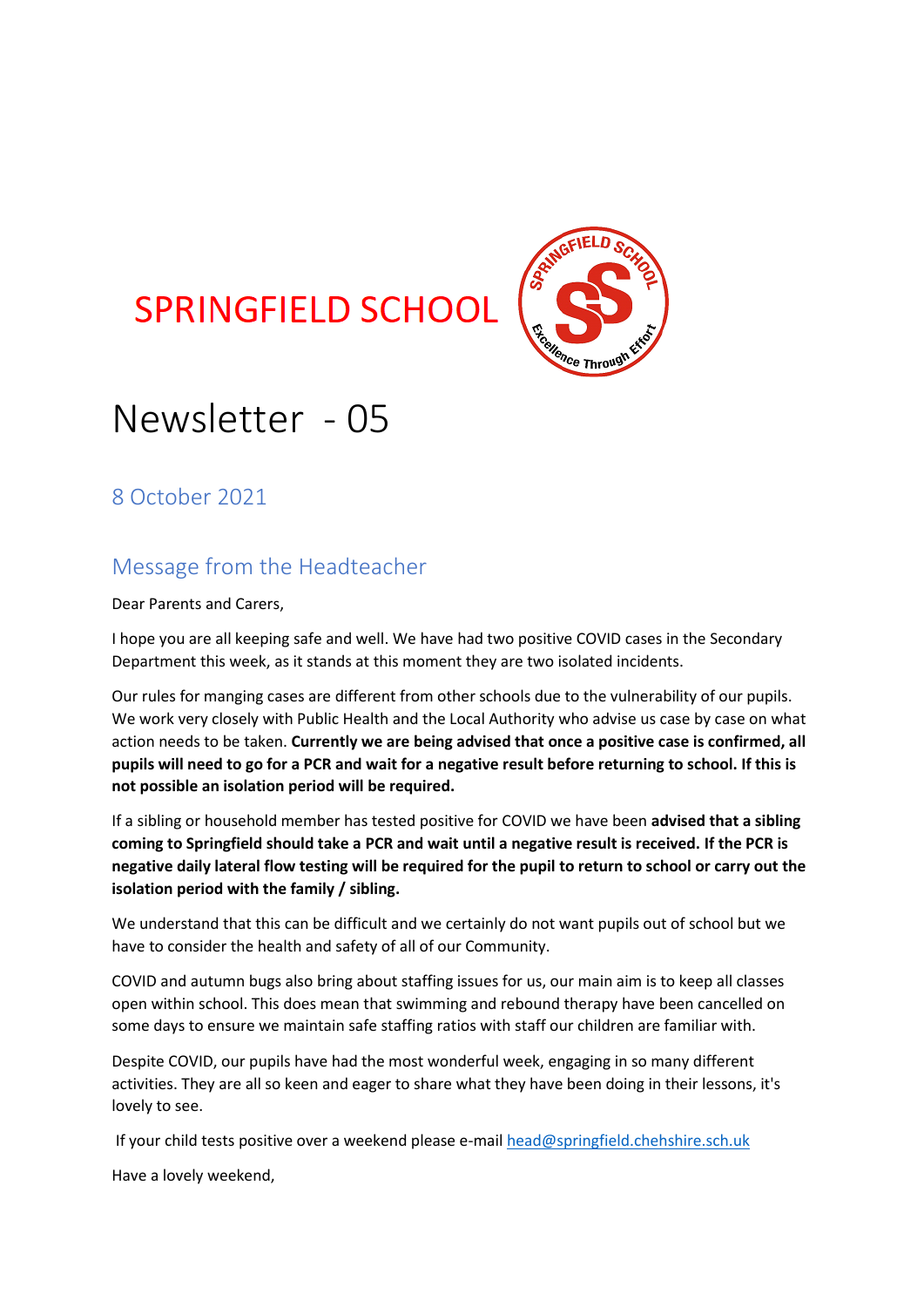### News and Information

### Harvest

On **Wednesday 13th October** we will be collecting non-perishable food items as part of our Harvest Celebrations. This years harvest collection will be donated to St Paul's food bank in Crewe. Items may include tinned goods, dried foods (pasta, rice etc), biscuits etc. Please send donations in with your child on the morning of Wednesday 13th. Items will be collected in and donated later that day.

### The School GATE

The School

 $G = gain$ 

A = answers

 $T =$ through

E = each other Questions from discussions last week:

*"Parents wanted support with DLA forms and how to complete them correctly"*

*"How do I apply for EHIPs?" Phone Shortbreak team*

*"What can i use my EHIPs for?" EHIPs can be used for activities and on PA, so you can have a break from a caring role.*

We welcome you to Springfield School

- Thursdays at 9.30am for Primary
- Fridays at 9.30am for Secondary

Term time only, no booking required.

### Covid Vaccination Clinics

Please see below for information on vaccine clinics this weekend.

Please note that while these are not open to all 12-15 yr olds the are accepting booking for 12-15 yr olds in the high risk groups.



Lisa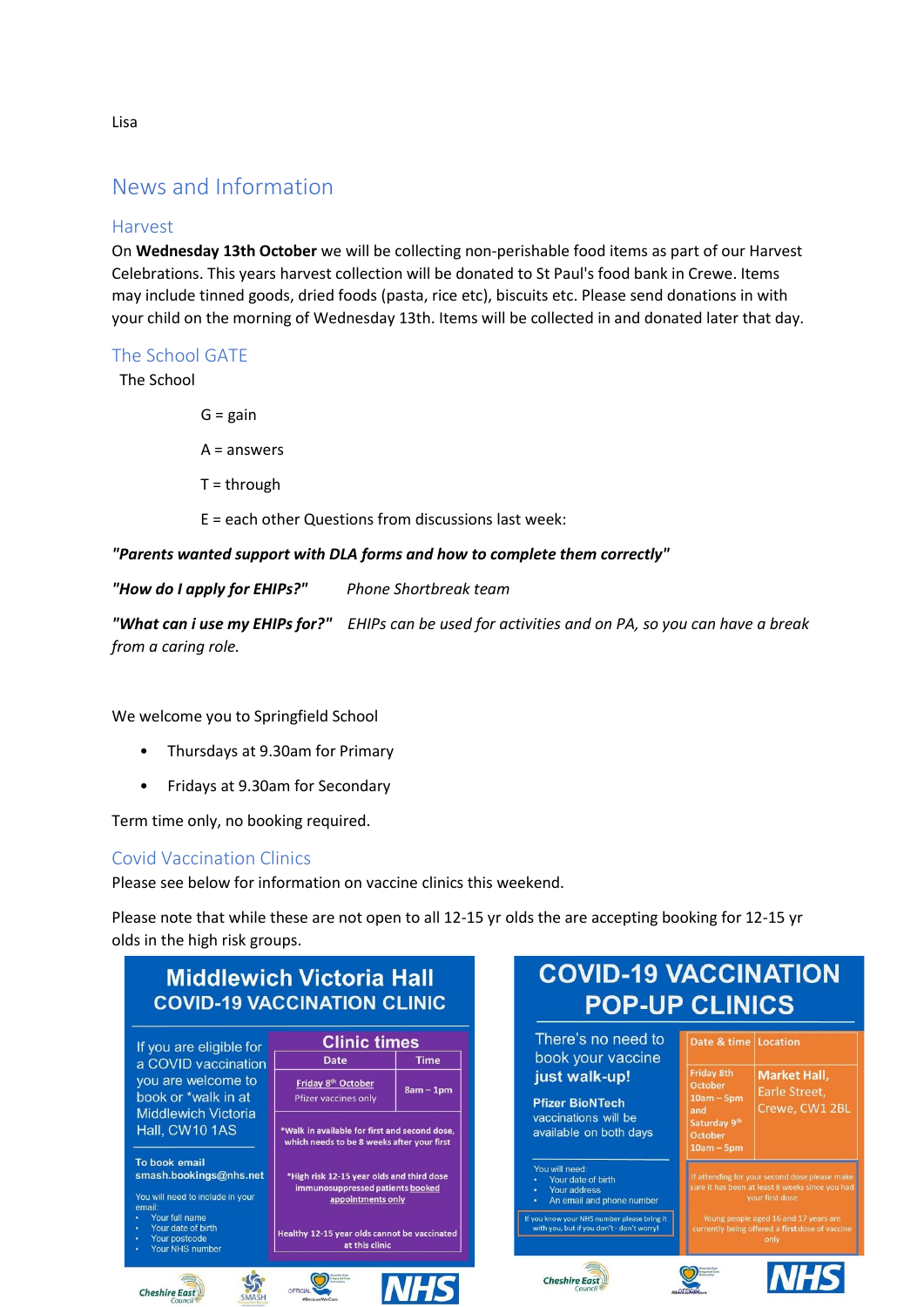### Children's Hospital Pyjamas (Registered charity 1185739)

The charity Children's Hospital Pyjamas have launched an appeal for donations of brand new pyjamas to be donated between now and 31st October. These will then be donated to Leighton hospital children's ward and The Countess of Chester children's ward in time for Christmas.

Any leftover pyjamas are then used throughout the year for emergency situations where a child may have had their clothes cut off in A&E or when they have ended up staying in hospital unexpectedly.



### Safeguarding

## Friends of Springfield

### Meeting - Thursday 14th October

Friends of Springfield School would like to remind you that we will holding a meeting this Thursday 14th October at 12pm. At the moment we are still not sure if it is to held via Teams or face to face meeting at Springfield. This will be determined by whether we can accommodate a socially distanced venue.

Please could you email to let me know if you are able to attend: [judy.colclough@springfield.cheshire.sch.uk](https://judy.colclough@springfield.cheshire.sch.uk)

If we hold the meeting at school, can I remind you of our school policy that face masks must be worn in school and that you have completed a negative lateral flow test prior to your arrival. I will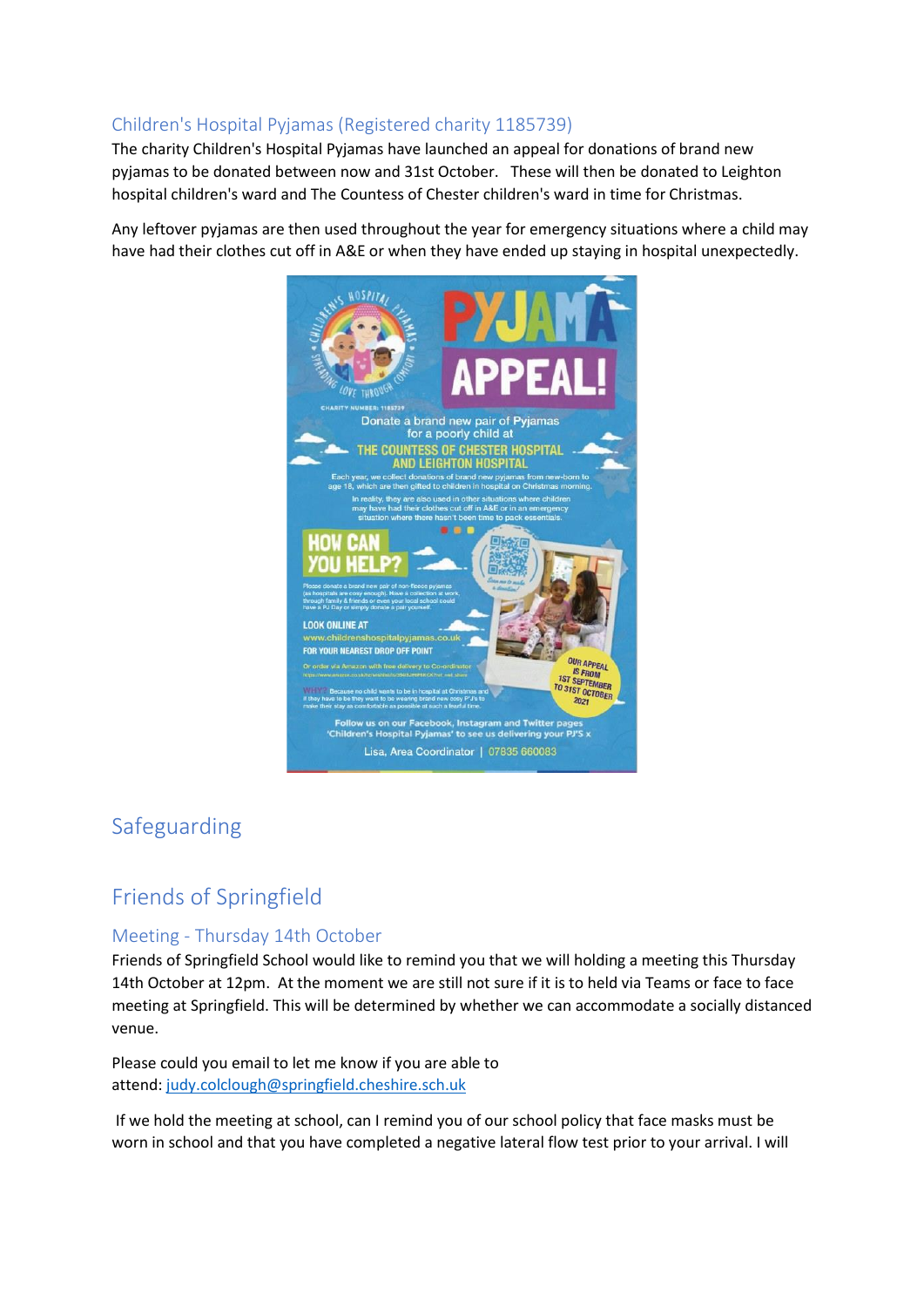keep you posted as soon as I can. Friends of Springfield School are starting to get back into the swing of what we are good at, so watch this space for updates!

At the end of this half term we shall be holding a Freaky Friday Hair Day combined with a non uniform day which will be a Halloween costume theme. Prizes will be awarded to the freakiest hair do's and creepiest costumes. All staff and students can enter. All we ask is that you send in £1 for your child to participate in this day. We will also we holding a Halloween Raffle and I will be sending out further details next week. I would like to ask if anyone would like to donate any raffle or competition winners prizes to our fun day. If so, then please contact me, Judy, by the email above or by sending items in to School with your child.

Just a reminder that we have our Friends of Springfield school Facebook page where you can find further information and details of our upcoming events and how to participate in our Friends of Springfield School weekly lottery. Thank you everyone for your ongoing support for such a great cause!

### Friends of Springfield School Lottery

Just a reminder to buy your Friends of Springfield Schoo[l Lottery tickets.](https://www.yourschoollottery.co.uk/lottery/school/friends-of-springfield-school)

- Help us raise essential school items
- Support our lottery from just £1 a week
- Guaranteed cash prizes every week
- Win up to £25,000

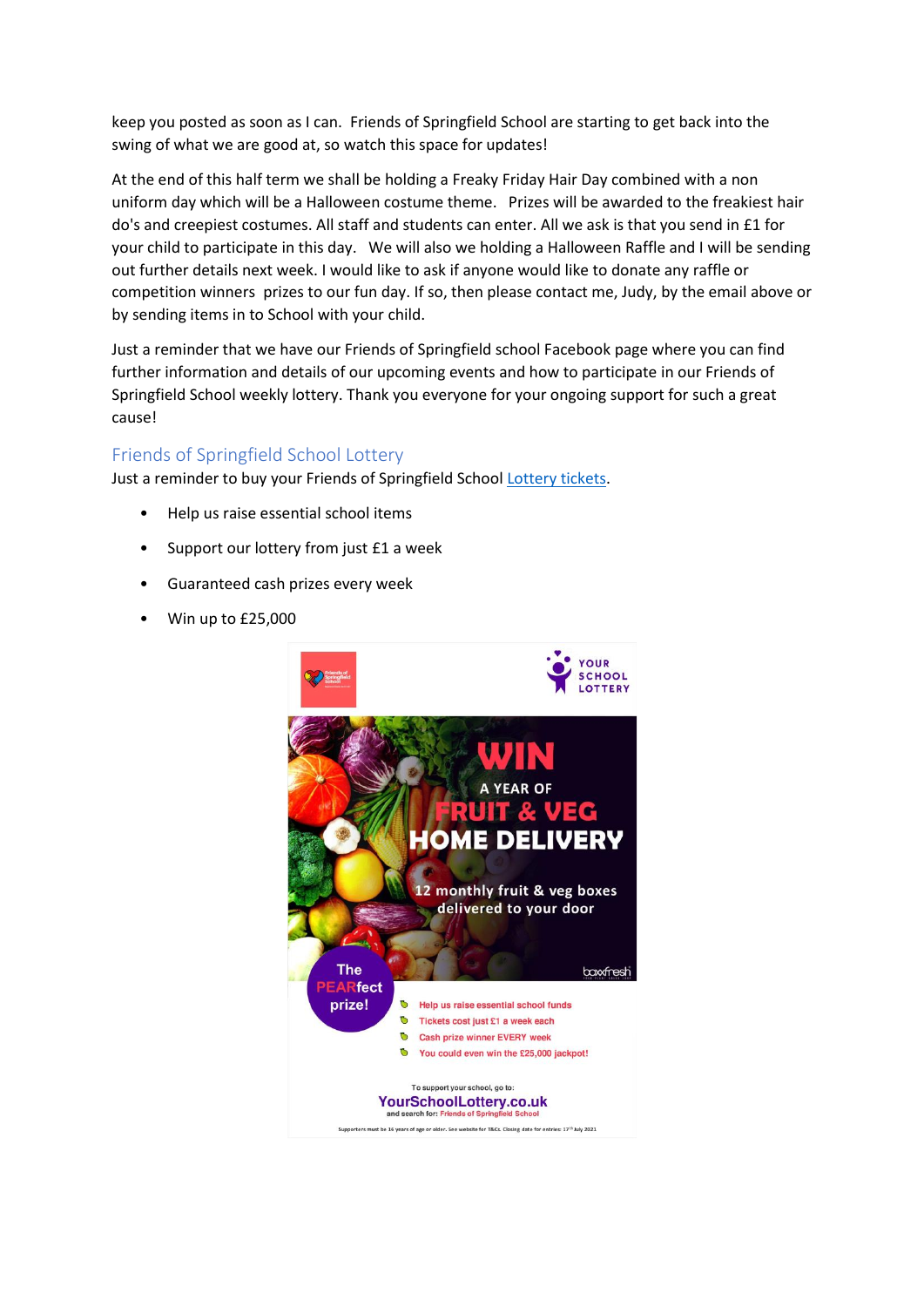### Reminders

### Parents Evening

Due to the current situation our parents evening will not be able to run in our traditional format this year.

As an alternative we will be offering parents an opportunity to have a virtual or telephone conversation during the **week beginning 18th October**.

Your child's teacher will be in touch to arrange a convenient time.

### School Dinners

The cost of school meals remains the same as last year:

- Primary aged pupil (year 3-6) £2:30 per meal
- Secondary aged pupil (year 7 and over) £2:50 per meal

We are a cashless school and therefore ask that all dinner money payments are made via ParentPay. You will be able to check balances on your ParentPay account and ask that you do not allow your child's account to go into debt.

If you think you may be entitled to free school meals, you can check and apply via the [Cheshire East](https://www.cheshireeast.gov.uk/schools/free_school_meals.aspx)  [website.](https://www.cheshireeast.gov.uk/schools/free_school_meals.aspx)

If parents do not have ParentPay accounts activated and need assistance, please contact Andrea in Admin.



**Nut Free School**



For new and existing parents please remember that we are a Nut Free School and be mindful of this when sending in snacks or packed lunches.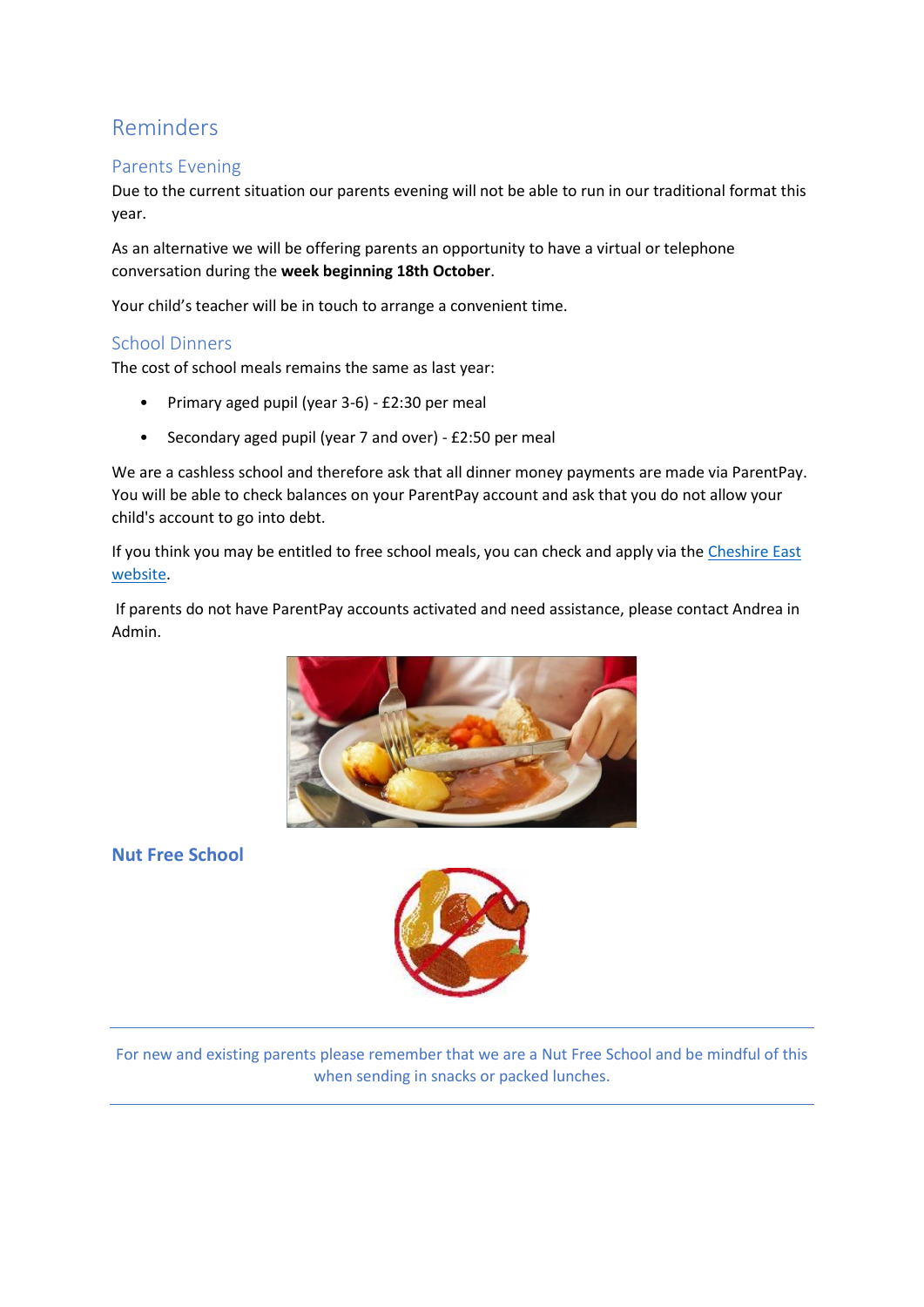### **Springfield Sensory Facebook Page**

There is a private Facebook page for staff and parents called 'Springfield Sensory'. This group contains lots of resources which parents may find useful at home and which are suitable for all abilities. You can identify it by the logo shown.



**Springfield Sensory** 

### Our NHS Team

### **Nursing Team**

#### Important

Could parents/carers let the Nursing Team know of any changes in their child's conditions/medications/ A & E attendances etc via eSchools to Jenny Smith, Katie Mulroy or Debbie Potts. Parents can e-school, send letters or call us. We are in school between 8.30am and 16.30pm each week day.

Direct phone numbers to the nursing team are:

01270 826151 there is an answerphone on this.

01270 826150 there is no answerphone on this.

- New number for parents to activate their pad orders for Cheshire East children: NHS chain supply activation line - 0800 0304466
- The contact number for any issues with pads or if current pads are no longer suitable is: Bowel and Bladder Nurses - 01270 826360

#### **Physiotherapy and Occupational Therapy**

If you have any questions regarding your child's physio/OT/Orthotics care, the team can be contacted via eSchools, or telephoning school and asking for the Therapy Department. Could you please let us know of any upcoming orthopaedic appointments or planned surgery that has been scheduled for your child. Hayley Mitchell, Physiotherapist is in school Monday to Friday and Yvonne Williams, OT works on a Monday.

Useful contact numbers

For wheelchair reviews:

| Physio/OT office:            | 01270826153  |
|------------------------------|--------------|
| Wheelchair assessment unit:  | 01625 663345 |
| Wheelchair repairs: Rosscare | 0151 6536000 |